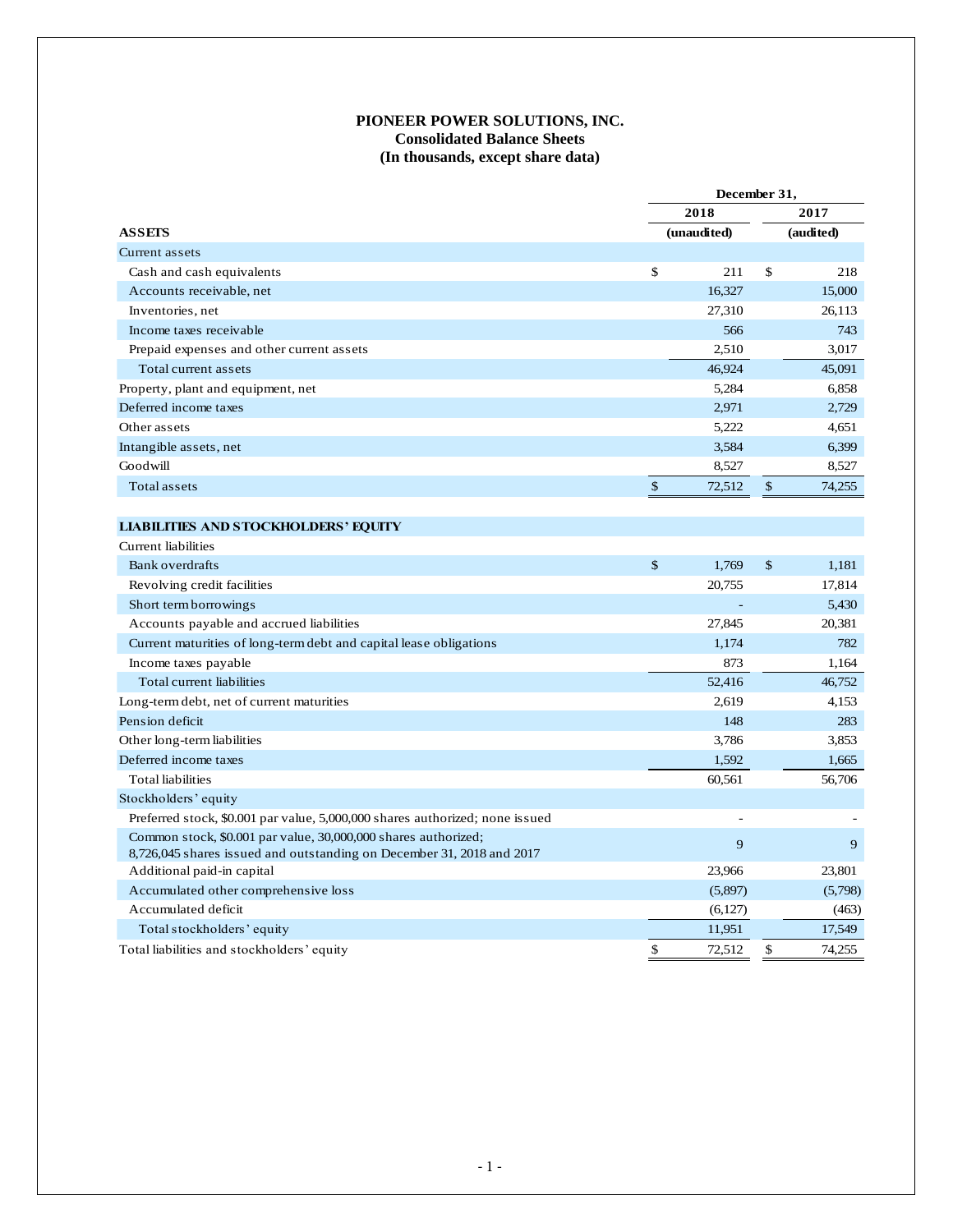#### **PIONEER POWER SOLUTIONS, INC. Consolidated Statements of Operations (In thousands, except per share data) (Unaudited)**

|                                             | <b>Three Months Ended</b><br>December 31, |          |              |         | For the Years Ended<br>December 31, |          |              |         |  |  |
|---------------------------------------------|-------------------------------------------|----------|--------------|---------|-------------------------------------|----------|--------------|---------|--|--|
|                                             | 2018                                      |          | 2017         |         | 2018                                |          |              | 2017    |  |  |
| Revenues                                    | $\mathcal{S}$                             | 26,508   | $\mathbb{S}$ | 26,438  | $\mathbb{S}$                        | 106,390  | $\mathbb{S}$ | 114,391 |  |  |
| Cost of goods sold                          |                                           |          |              |         |                                     |          |              |         |  |  |
| Cost of goods sold                          |                                           | 22,268   |              | 26,263  |                                     | 87,139   |              | 95,779  |  |  |
| Restructuring and integration               |                                           |          |              |         |                                     |          |              | 873     |  |  |
| Total cost of goods sold                    |                                           | 22.268   |              | 26,263  |                                     | 87,139   |              | 96,652  |  |  |
| Gross profit                                |                                           | 4,240    |              | 175     |                                     | 19,251   |              | 17,739  |  |  |
| Operating expenses                          |                                           |          |              |         |                                     |          |              |         |  |  |
| Selling, general and administrative         |                                           | 7,535    |              | 6,719   |                                     | 21,465   |              | 21,158  |  |  |
| Restructuring and integration               |                                           |          |              | 59      |                                     |          |              | 219     |  |  |
| Foreign exchange loss (gain)                |                                           | 277      |              | 140     |                                     | (341)    |              | (325)   |  |  |
| Total operating expenses                    |                                           | 7.812    |              | 6,918   |                                     | 21,124   |              | 21,052  |  |  |
| Operating loss                              |                                           | (3,572)  |              | (6,743) |                                     | (1, 873) |              | (3,313) |  |  |
| Interest expense                            |                                           | 539      |              | 675     |                                     | 2,662    |              | 2,462   |  |  |
| Other expense (income)                      |                                           | 105      |              | (236)   |                                     | 826      |              | 411     |  |  |
| Loss before taxes                           |                                           | (4,216)  |              | (7,182) |                                     | (5,361)  |              | (6,186) |  |  |
| Income tax expense                          |                                           | 136      |              | 2,643   |                                     | 303      |              | 3,039   |  |  |
| Net loss                                    | $\mathbf{s}$                              | (4, 352) | \$           | (9,825) | $\mathfrak{S}$                      | (5,664)  | \$           | (9,225) |  |  |
| Net loss per common share:                  |                                           |          |              |         |                                     |          |              |         |  |  |
| Basic                                       | \$                                        | (0.50)   | \$           | (1.13)  | \$                                  | (0.65)   | \$           | (1.06)  |  |  |
| Diluted                                     | \$                                        | (0.50)   | $\mathbb{S}$ | (1.13)  | $\mathbf{s}$                        | (0.65)   | \$           | (1.06)  |  |  |
| Weighted average common shares outstanding: |                                           |          |              |         |                                     |          |              |         |  |  |
| Basic                                       |                                           | 8,726    |              | 8,717   |                                     | 8,726    |              | 8,717   |  |  |
| Diluted                                     |                                           | 8,726    |              | 8,717   |                                     | 8,726    |              | 8,717   |  |  |
|                                             |                                           |          |              |         |                                     |          |              |         |  |  |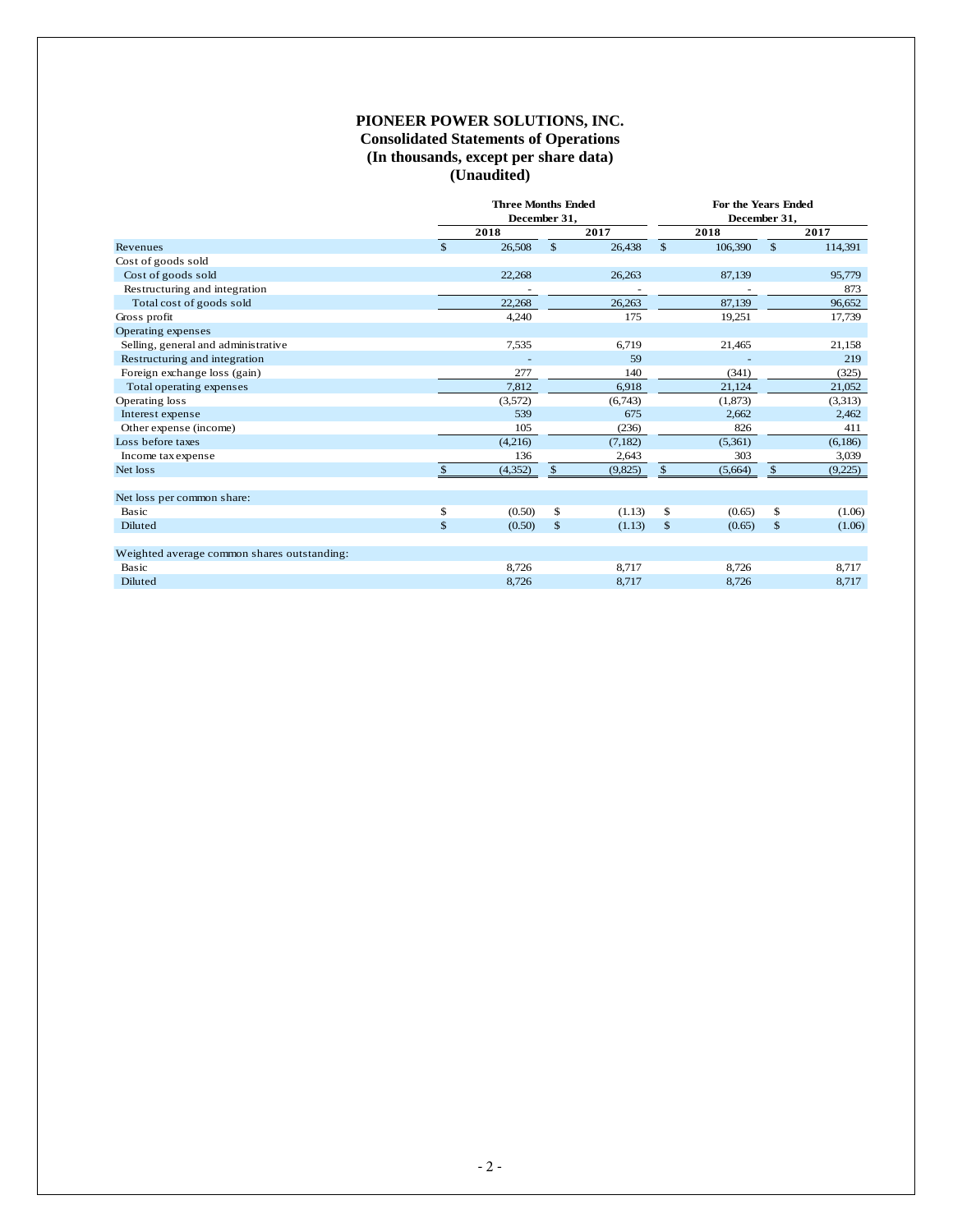### **PIONEER POWER SOLUTIONS, INC. Consolidated Statements of Cash Flows (In thousands, except per share data)**

|                                                            |                | For the Year Ended<br>December 31, |                    |           |  |  |
|------------------------------------------------------------|----------------|------------------------------------|--------------------|-----------|--|--|
|                                                            |                |                                    |                    |           |  |  |
|                                                            |                | 2018                               |                    | 2017      |  |  |
|                                                            |                | (unaudited)                        |                    | (audited) |  |  |
| <b>Operating activities</b>                                |                |                                    |                    |           |  |  |
| Net loss                                                   | \$             | (5,664)                            | \$                 | (9,225)   |  |  |
| Depreciation                                               |                | 1,222                              |                    | 1.285     |  |  |
| Amortization of intangible assets                          |                | 1,460                              |                    | 1,774     |  |  |
| Amortization of right-of-use assets                        |                | 622                                |                    | 535       |  |  |
| Amortization of debt issuance cost                         |                | 75                                 |                    | 205       |  |  |
| Deferred income tax (benefit) expense                      |                | (329)                              |                    | 2,201     |  |  |
| Change in receivable reserves                              |                | (350)                              |                    | 239       |  |  |
| Change in inventory reserves                               |                | 241                                |                    | (102)     |  |  |
| Inventory write off                                        |                |                                    |                    | 2,642     |  |  |
| Accrued pension                                            |                | (55)                               |                    | (8)       |  |  |
| Stock-based compensation                                   |                | 165                                |                    | 466       |  |  |
| Loss on disposition of fixed assets                        |                | 21                                 |                    | 40        |  |  |
| Intangible asset impairment                                |                | 1,350                              |                    |           |  |  |
| Goodwill impairment                                        |                |                                    |                    | 1,445     |  |  |
| Foreign currency remeasurement loss (gain)                 |                | 42                                 |                    | (27)      |  |  |
| Changes in current operating assets and liabilities:       |                |                                    |                    |           |  |  |
| Accounts receivable                                        |                | (1,373)                            |                    | 2,594     |  |  |
| Inventories                                                |                | (2,118)                            |                    | (1,975)   |  |  |
| Prepaid expenses and other assets                          |                | (708)                              |                    | (256)     |  |  |
| Income taxes                                               |                | (93)                               |                    | (923)     |  |  |
| Accounts payable and accrued liabilities                   |                | 7,645                              |                    | 790       |  |  |
| Net cash provided by operating activities                  |                | 2,153                              |                    | 1,700     |  |  |
| <b>Investing activities</b>                                |                |                                    |                    |           |  |  |
| Additions to property, plant and equipment                 |                | (589)                              |                    | (1,450)   |  |  |
| Proceeds from sale of fixed assets                         |                | 762                                |                    | 22        |  |  |
| Net cash provided by (used in) investing activities        |                | 173                                |                    | (1,428)   |  |  |
|                                                            |                |                                    |                    |           |  |  |
| <b>Financing activities</b>                                |                |                                    |                    |           |  |  |
| Bank overdrafts                                            |                | 699                                |                    | (61)      |  |  |
| Short term borrowings                                      |                | (5,430)                            |                    | 1,457     |  |  |
| Borrowing under debt agreement                             |                | 40,599                             |                    | 40,481    |  |  |
| Repayment of debt                                          |                | (38, 848)                          |                    | (40,993)  |  |  |
| Payment of debt is suance cost                             |                | (18)                               |                    | (61)      |  |  |
| Net proceeds from the exercise of options for common stock |                |                                    |                    | 120       |  |  |
| Principal repayments of financing leases                   |                | (414)                              |                    | (301)     |  |  |
| Net cash (used in) provided by financing activities        |                | (3, 412)                           |                    | 642       |  |  |
|                                                            |                |                                    |                    |           |  |  |
| (Decrease) Increase in cash and cash equivalents           |                | (1,086)                            |                    | 914       |  |  |
| Effect of foreign exchange on cash and cash equivalents    |                | 1,079                              |                    | (942)     |  |  |
|                                                            |                |                                    |                    |           |  |  |
| Cash and cash equivalents                                  |                |                                    |                    |           |  |  |
| Beginning of period                                        |                | 218                                |                    | 246       |  |  |
| End of period                                              | $$\mathbb{S}$$ | 211                                | $\pmb{\mathbb{S}}$ | 218       |  |  |
| Supplemental cash flow information:                        |                |                                    |                    |           |  |  |
| Interest paid                                              | \$             | 2,603                              | \$                 | 2,087     |  |  |
| Income taxes paid, net of refunds                          |                | 587                                |                    | 1,725     |  |  |

# **PIONEER POWER SOLUTIONS, INC.**